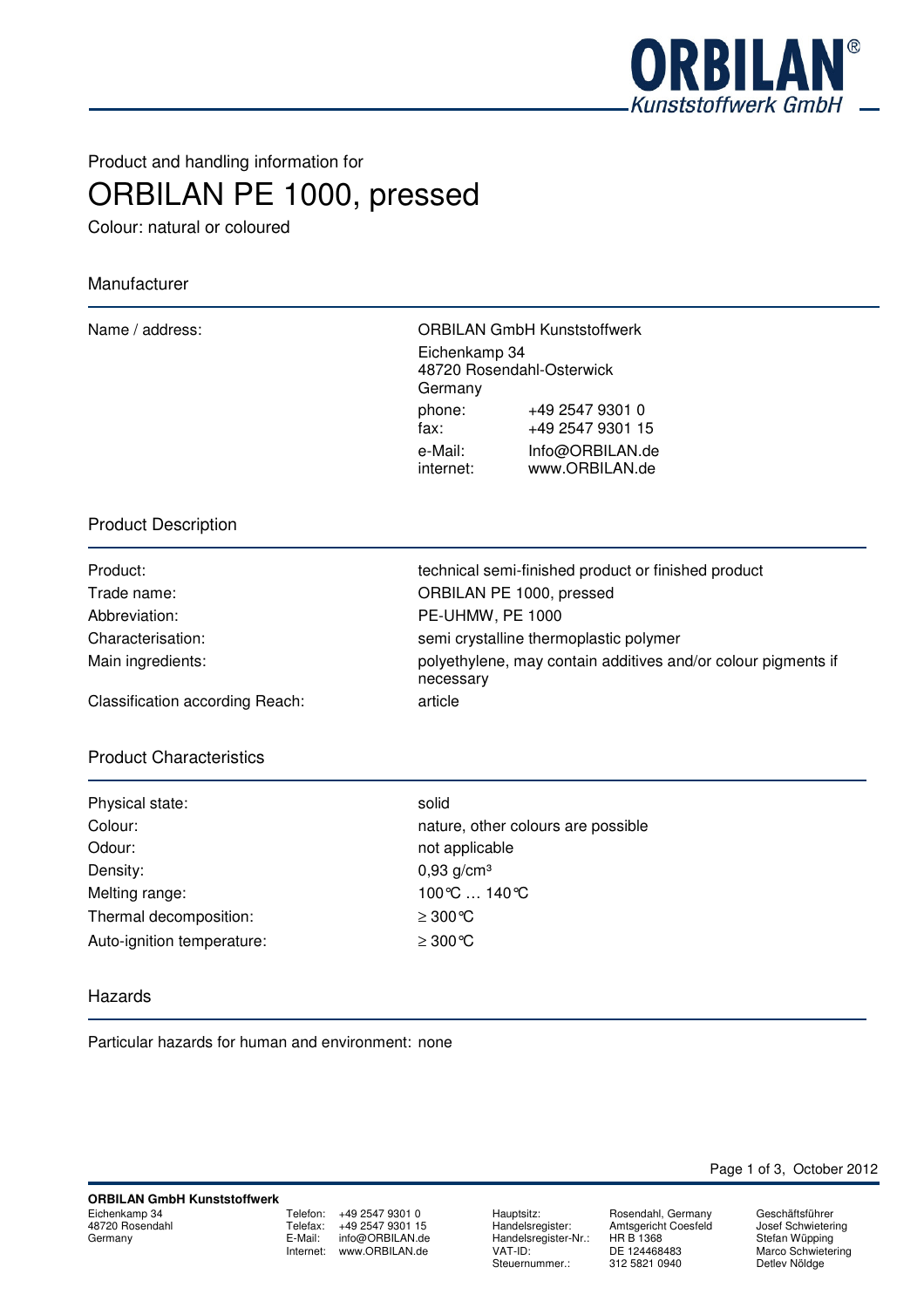

# Handling and Storage

| Handling:                                        | The product can be machined with usual machines and tools. Prior<br>machining make sure that product is at room temperature.<br>horizontal, dry, protected against weather influences |  |
|--------------------------------------------------|---------------------------------------------------------------------------------------------------------------------------------------------------------------------------------------|--|
| Storage recommendations:<br>Safety measures:     |                                                                                                                                                                                       |  |
| <b>Transportation Information</b>                |                                                                                                                                                                                       |  |
| Hazardous goods regulation:                      | This product is considered as non-hazardous product.                                                                                                                                  |  |
| Load securing on roads:<br>Labelling obligation: | DIN EN 12195-1 has to be considered and fulfilled.<br>The product is not subject to labelling according current EC<br>regulations or other known sources of literature.               |  |
| Particular national regulations:                 | none                                                                                                                                                                                  |  |
| <b>First Aid Measures</b>                        |                                                                                                                                                                                       |  |
| General information:                             | No special measures required.                                                                                                                                                         |  |
| Inhalation:                                      | Provide fresh air, seek medical attention if symptoms develop or<br>persist.                                                                                                          |  |
| Skin contact:                                    | Wash affected area with soap and water.                                                                                                                                               |  |
| Eye contact:                                     | Flush eyes with water for several minutes, while holding the eyelid<br>open. Seek medical attention if symptoms develop or persist.                                                   |  |
| Swallowing:                                      | Seek medical attention if symptoms develop or persist.                                                                                                                                |  |
| <b>Fire-Fighting Measures</b>                    |                                                                                                                                                                                       |  |
| Suitable extinguishing agents:                   | water, foam, dry powder, carbon dioxide                                                                                                                                               |  |
| Possible combustion products:                    | Carbon monoxide and carbon dioxide can be released during<br>combustion.                                                                                                              |  |
| Necessary protective equipment:                  | Complete protective equipment for fire fighters, use self-contained<br>breathing apparatus.                                                                                           |  |
| Information on Disposal                          |                                                                                                                                                                                       |  |
| Recommendation:                                  | Consider recycling.                                                                                                                                                                   |  |
| Contaminated material:                           | Disposal according to the applicable regulations.                                                                                                                                     |  |
|                                                  |                                                                                                                                                                                       |  |

Telefon: +49 2547 9301 0<br>Telefax: +49 2547 9301 15  $+49\,2547\,9301\,15$ E-Mail: info@ORBILAN.de Internet: www.ORBILAN.de

Hauptsitz: Rosendahl, Germany<br>Handelsregister: Amtsgericht Coesfeld Handelsregister-Nr.:<br>VAT-ID: Steuernummer.:

Hosendam, Germany<br>Amtsgericht Coesfeld<br>HR B 1368 DE 124468483<br>312 5821 0940

Geschäftsführer Josef Schwietering Stefan Wüpping Marco Schwietering Detlev Nöldge

Page 2 of 3, October 2012